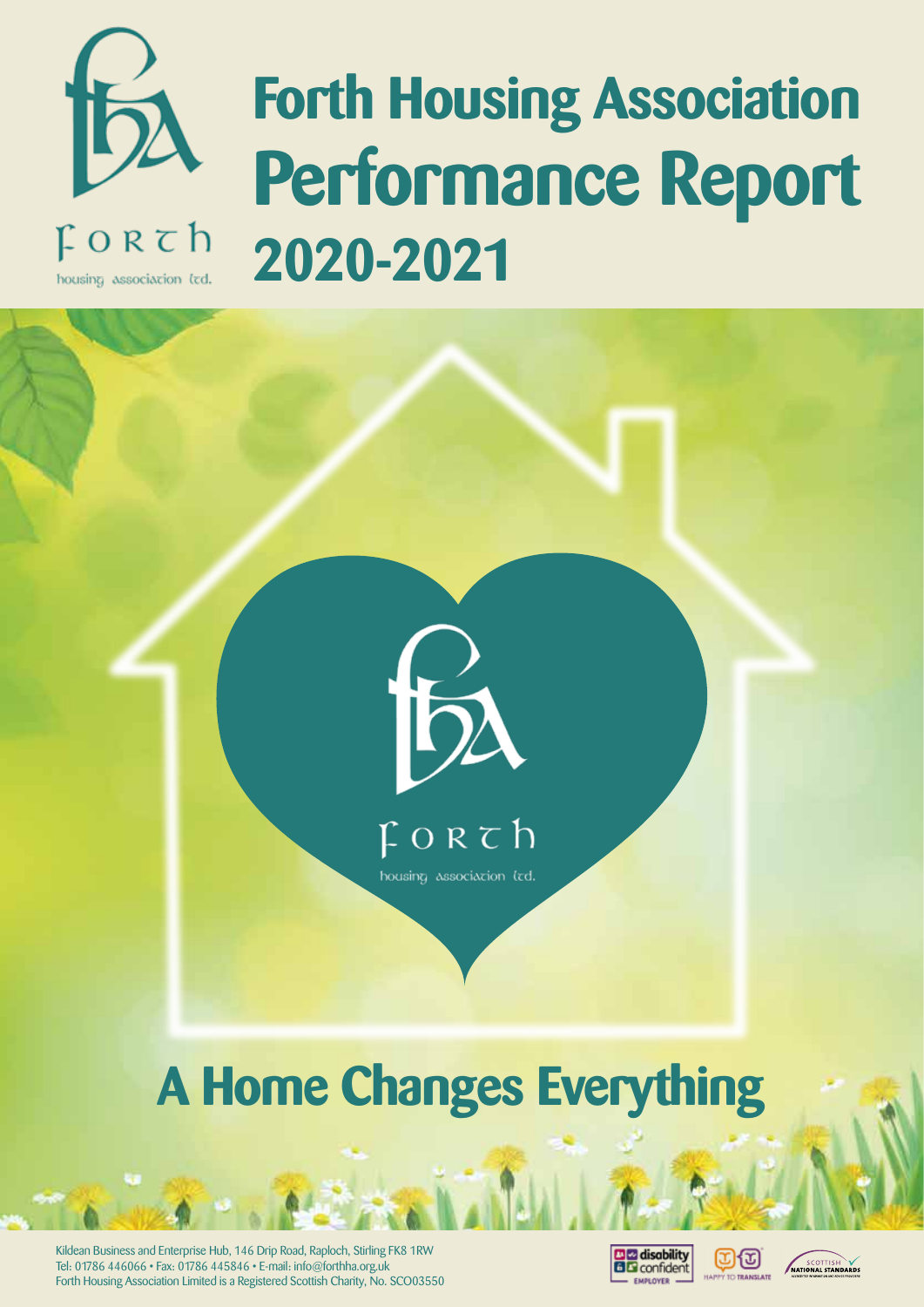## **Contents**



| <b>Subject</b>               |                |
|------------------------------|----------------|
| Chairperson's Report         |                |
| Introduction                 | $\overline{2}$ |
| Applications and Allocations | 5              |
| Neighbourhood Management     | 8              |
| <b>Rent Control</b>          | 10             |
| <b>Reactive Maintenance</b>  | 12             |
| <b>Planned Works</b>         | 15             |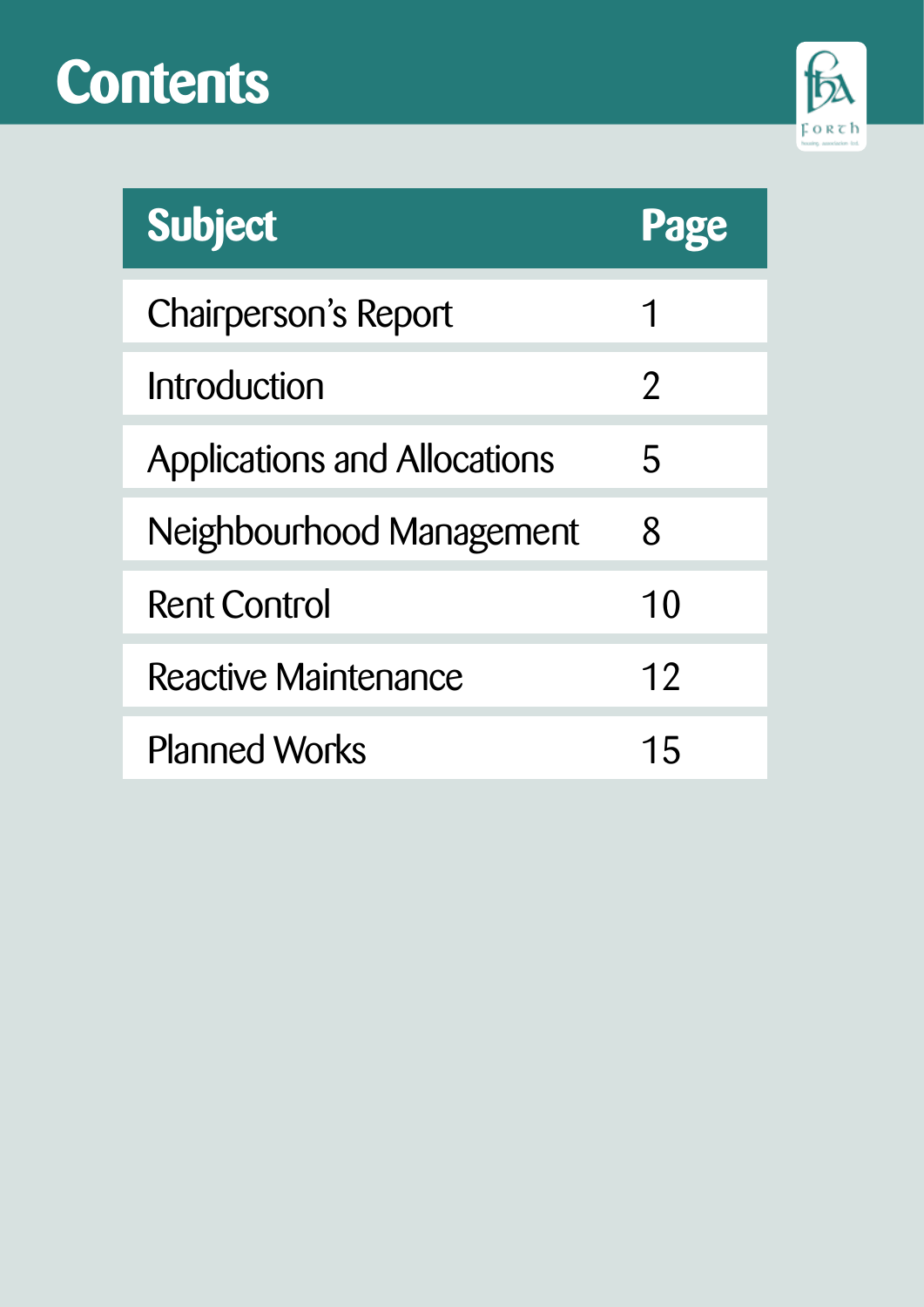# **Chair's Report**



I am delighted to introduce our 2020/21 Performance Report in which we will share some of the key performance monitored and reported in line with the Social Housing Charter. We have also completed our Annual Assurance Statement.

We have replicated the format of previous year's reports, as these generated positive feedbacks and continued use of this format has previously been agreed with our Tenants' View Forum. The Face symbols used throughout give an easy indication to show whether we are happy, cautious or concerned about our performance.

Within this report we provide performance and satisfaction results relating to the most important areas of our work. We provide comparison information with other landlords, so that you can get an idea about how we compare. In addition, we will let you know how we feel about our performance and will highlight for you any changes that we have introduced or are considering in order to improve things further.

In terms of landlords, we have chosen to compare performance with Rural Stirling Housing Association, Ochil View Housing Association and Stirling Council. These are chosen as they are the main comparison landlords in our area. We have also included national average information to allow a comparison across the wider Scotland area. This year we have used the average for all landlords.

The comparison information is provided by the Scottish Housing Regulator, which publishes details for all social landlords in Scotland. Anyone wishing to see the full published report for Forth Housing Association or any other social landlord in Scotland can access this via the Regulator's website: www. scottishhousingregulator.gov.uk. This includes previous years' performance at:

https://www.housingregulator.gov.scot/comparisontool?landlord=2502

Our Performance Report is also available on our web site at www.forthha.org.uk under Tenants' Zone/ Performance & Scrutiny. We will also provide a hard copy upon request.



If you have any comments or feedback regarding this report please feel free to contact Angela Laley at our office or e mail angela@forthha.org.uk.

**Gordon Mason** Chairperson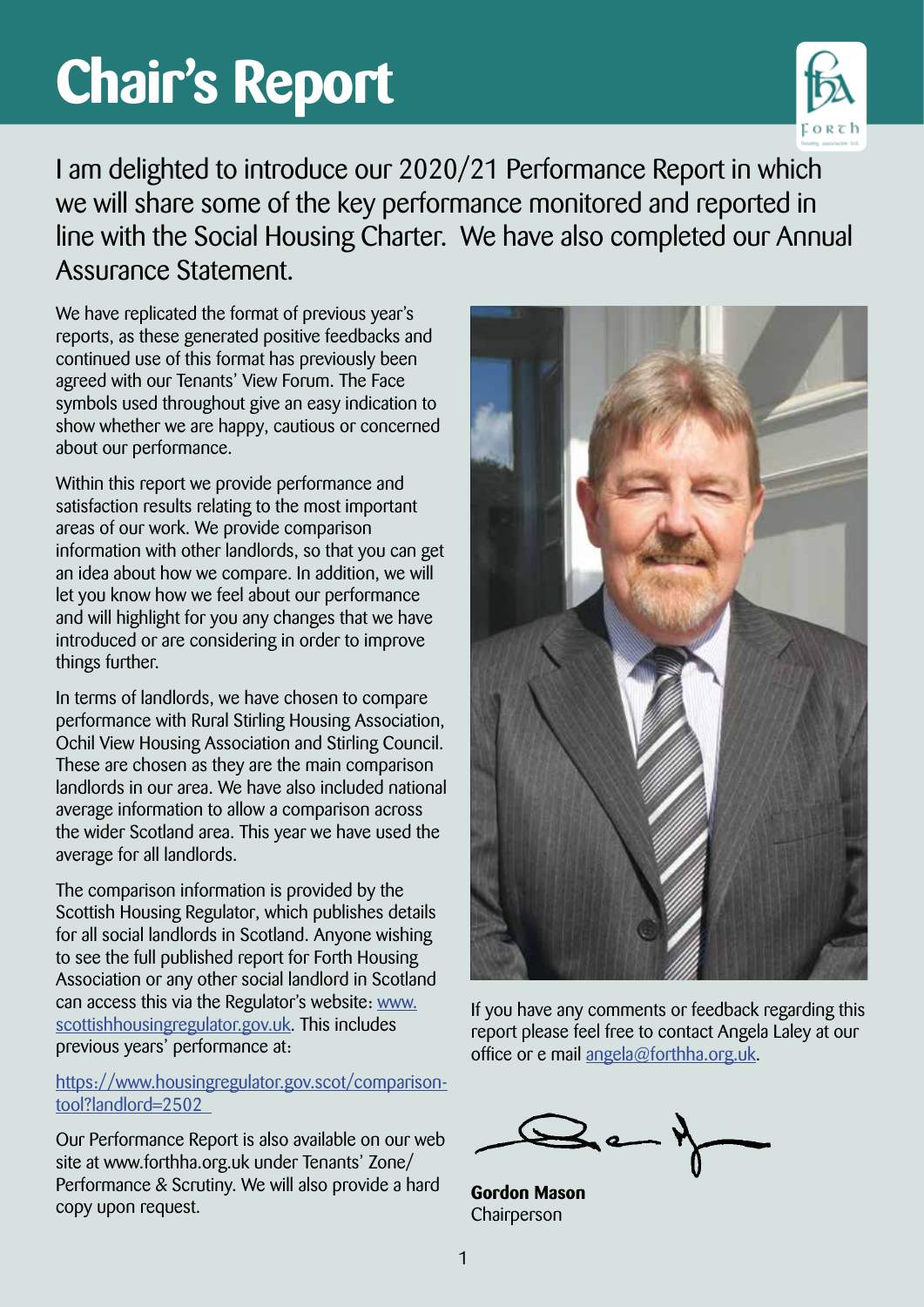## **Introduction**



Forth Housing Association operates in the eastern part of the Stirling Council area and has long co-operated with Rural Stirling Housing Association, based in Doune, which covers the western and northern parts of the Council area. Ochil View Housing Association are based in Alloa and provide homes in Clackmannanshire and the western part of Fife.

Whilst operating as 3 independent organisations we have formed an alliance called StrathFor Housing Alliance and through this we co-operate on many levels, including the sharing of performance information.

We also co-operate widely with Stirling Council's housing service and the main satisfaction results contained in this report are drawn from a Joint Tenant Satisfaction survey which we carried out jointly in 2019.



## **How did we perform?**

**At 31st March 2021 we provided 865 self-contained homes for rent. The total rent due in 2020/21 was £3,570,297. From April 2021 we increased our rents by 1% and average rents at 31/3/21 were as follows:**

| Size <b>I</b> | 1 bedroom | a 2 bedroom | 3 bedroom | $4+$ bedroom |
|---------------|-----------|-------------|-----------|--------------|
| Average rent  | £73.59    | £82.18      | £89.81    | £95.84       |

#### **Satisfaction ratings**



Percentage of new tenants satisfied with Forth's overall service – 93.6%.



Percentage of tenants who feel Forth is good at keeping them informed about their services and outcomes – 98.1%.



Percentage of tenants satisfied with opportunities given to them to participate in Forth's decision making processes – 94.3%.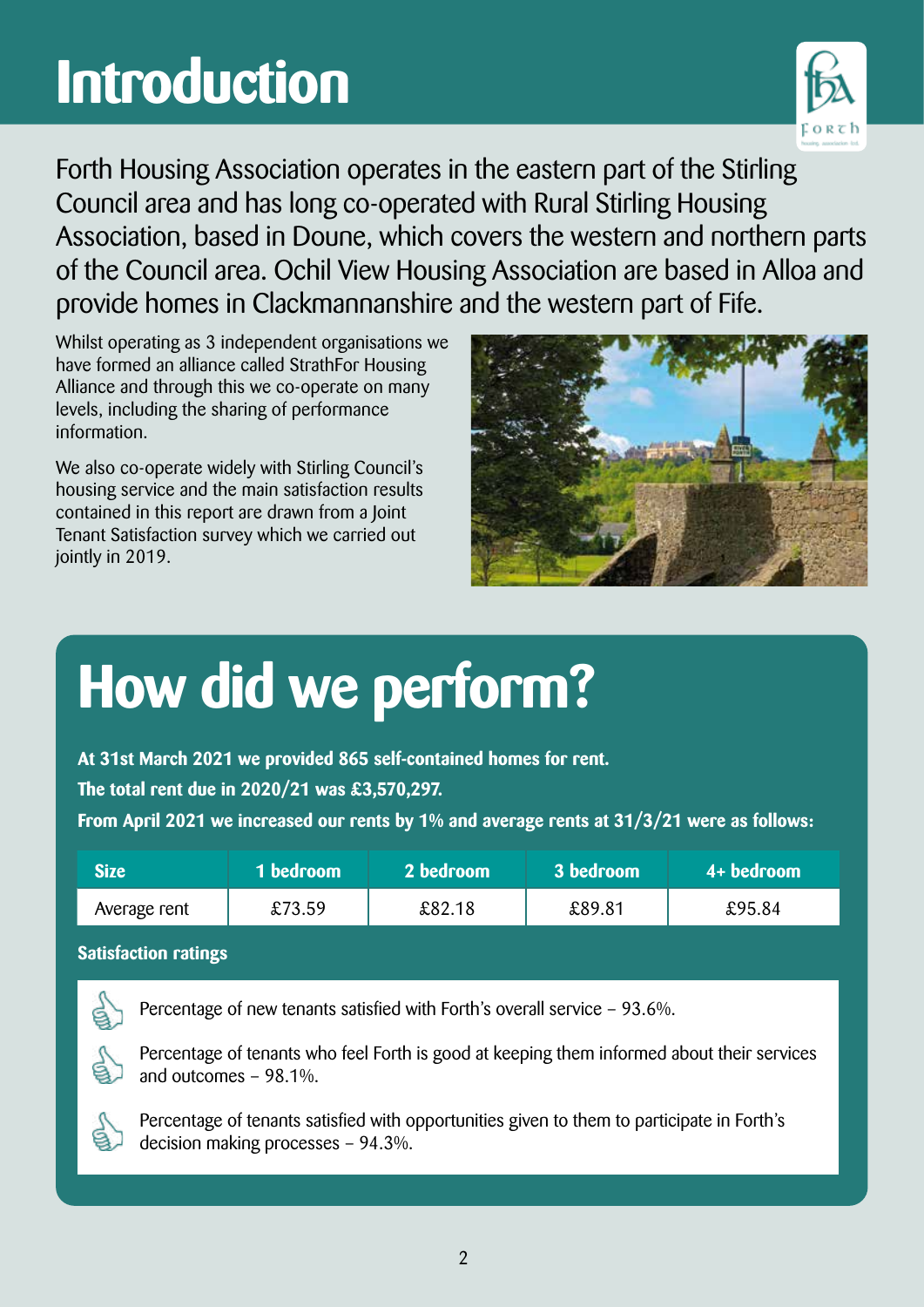## **Introduction**



## **How did we compare?**

#### **Number of homes provided at 31/3/21:**

| <b>Landlord</b>                                | <b>Forth</b>                                | <b>Rural Stirling</b>                             | <b>Ochil View</b> | <b>Stirling Council</b> | <b>Scottish Average</b> |  |
|------------------------------------------------|---------------------------------------------|---------------------------------------------------|-------------------|-------------------------|-------------------------|--|
| <b>Size</b>                                    | 865                                         | 604                                               | 1,396             | 5,800                   | N/A                     |  |
|                                                |                                             |                                                   |                   |                         |                         |  |
| The total rent due in 2020/21:                 |                                             |                                                   |                   |                         |                         |  |
| <b>Landlord</b>                                | <b>Forth</b>                                | <b>Rural Stirling</b>                             | <b>Ochil View</b> | <b>Stirling Council</b> | <b>Scottish Average</b> |  |
| Rent due                                       | £3,570,297                                  | £2,673,213                                        | £6,165,917        | £19,685,460             | N/A                     |  |
|                                                |                                             |                                                   |                   |                         |                         |  |
| 2021 rent increase:                            |                                             |                                                   |                   |                         |                         |  |
| <b>Landlord</b>                                | <b>Forth</b>                                | <b>Rural Stirling</b>                             | <b>Ochil View</b> | <b>Stirling Council</b> | <b>Scottish Average</b> |  |
| Increase                                       | 1%                                          | $0\%$                                             | 0.7%              | 1.3%                    | XX%                     |  |
|                                                |                                             |                                                   |                   |                         |                         |  |
| <b>Weekly rent charges:</b>                    |                                             |                                                   |                   |                         |                         |  |
| <b>Landlord</b>                                | <b>Forth</b>                                | <b>Rural Stirling</b>                             | <b>Ochil View</b> | <b>Stirling Council</b> | <b>Scottish Average</b> |  |
| 1 bedroom                                      | £73.59                                      | £76.40                                            | £77.05            | £66.98                  | £79.48                  |  |
| 2 bedroom                                      | £82.18                                      | £87.10                                            | £83.96            | £69.34                  | £82.60                  |  |
| 3 bedroom                                      | £89.81                                      | £94.69                                            | £90.98            | £72.14                  | £89.81                  |  |
| 4+bedroom                                      | £95.84                                      | £101.16                                           | £94.43            | £73.99                  | £99.97                  |  |
|                                                |                                             |                                                   |                   |                         |                         |  |
| <b>Tenants satisfied with overall service:</b> |                                             |                                                   |                   |                         |                         |  |
| <b>Landlord</b>                                | <b>Forth</b>                                | <b>Rural Stirling</b>                             | <b>Ochil View</b> | <b>Stirling Council</b> | <b>Scottish Average</b> |  |
| Satisfaction                                   | 93.6%<br>$\bigodot$                         | 89.7%                                             | 90.9%             | 87.1%                   | 89%                     |  |
|                                                |                                             |                                                   |                   |                         |                         |  |
|                                                | Tenants satisfied with being kept informed: |                                                   |                   |                         |                         |  |
| <b>Landlord</b>                                | <b>Forth</b>                                | <b>Rural Stirling</b>                             | <b>Ochil View</b> | <b>Stirling Council</b> | <b>Scottish Average</b> |  |
| Satisfaction                                   | $\odot$<br>98.1%                            | 94.0%                                             | 94.5%             | 92.0%                   | 91.8%                   |  |
|                                                |                                             |                                                   |                   |                         |                         |  |
|                                                |                                             | Tenants satisfied with involvement opportunities: |                   |                         |                         |  |
| <b>Landlord</b>                                | <b>Forth</b>                                | <b>Rural Stirling</b>                             | <b>Ochil View</b> | <b>Stirling Council</b> | <b>Scottish Average</b> |  |
| Satisfaction                                   | 94.3%<br>$\bullet$                          | 91%                                               | 91.3%             | 84.6%                   | 86.6%                   |  |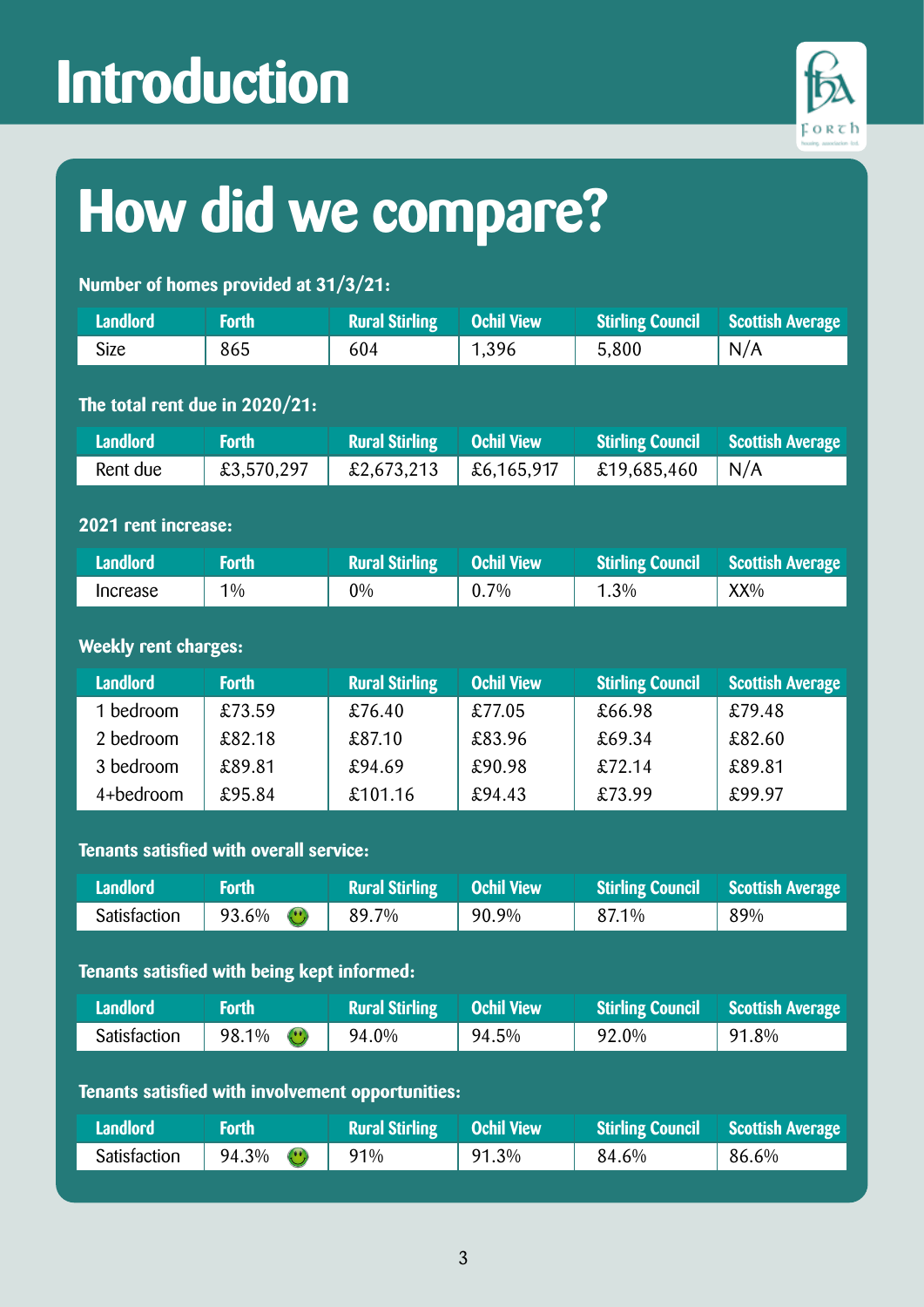### **Introduction**



#### **How We Feel About Our Performance**

A number of years ago we made a commitment to try to keep our long term rent increases roughly in line with inflation. Thanks to effective and efficient operation and increases have been slightly above inflation. This year we again had an increase slightly above inflation and less than the Scottish average.

Figures show that our rents are now more in line with other local landlords. Our rents remain above the Scottish average but it is recognised that Association average rents are 20% higher than the Local Authority average and rents vary greatly throughout the country.

In terms of satisfaction ratings the 2019 tenant survey confirmed that our tenants remain very satisfied with our overall services, the way that we keep them informed and the opportunities they have to participate in decision making.

### **What Do We Plan To Change?**

Our intention is that in the future we will continue to aim for inflation only rent increases. Given that many neighbouring landlords are likely to continue with above inflation increases we expect that our rent levels will become even more competitive.

We are not expecting any reduction in service levels as a result of our careful budgeting and we will aim to maintain our existing service levels and satisfaction ratings. We intend keeping our staffing levels at their present levels and don't plan any major changes to our service delivery.

In terms of tenant participation, we aim to continue to increase the proportion of tenants who are involved in our decision making process. This we aim to do by continuing to encourage tenants to respond to our satisfaction surveys, contribute to policy development via our "e-group", attending our Tenants' View Forum and signing up to My Forth our new on-line digital portal.

Over the past year we continued to obtain encouraging results from satisfaction measuring via texts, with a sustained increase in the percentage of tenants responding to surveys. We intend to continue to build on this in the current year. The introduction of My Forth, our new on-line digital portal, will also provide another mechanism to improve communication and gauge tenants opinions via surveys.

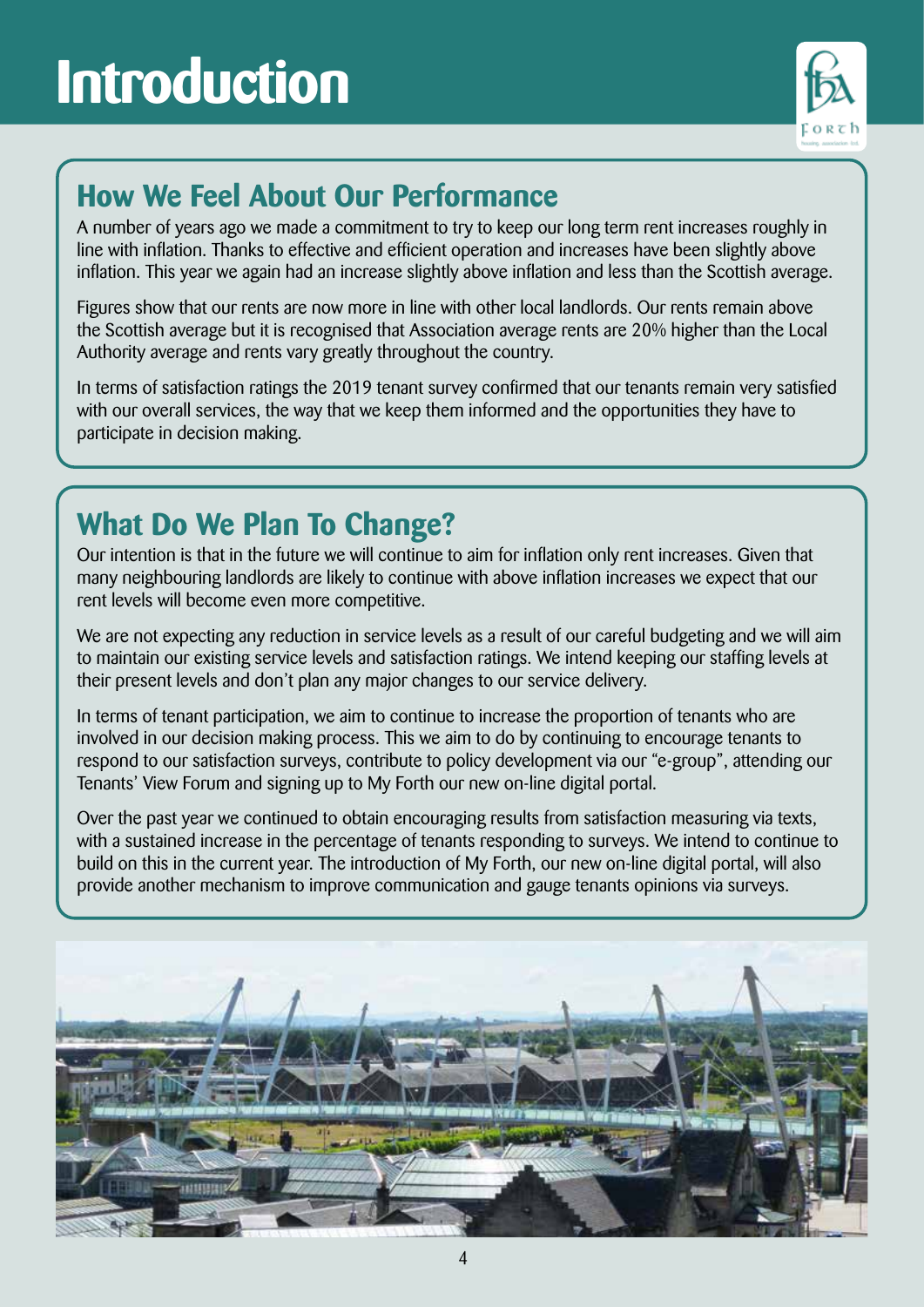# **Applications & Allocations**



2020/2021 has certainly been an unusual and exceptional year due to Covid-19. The number of properties that we re-let during the year decreased by 30 from the previous year to 57 re-lets. This figure is one of the lowest that we have seen over the past 10 years.

During the first quarter we leased 4 properties to Stirling Council to be used as homeless accommodation. This joint working approach meant that we helped Stirling Council meet their responsibility to rehouse homeless individuals during the pandemic. We also achieved our target of allocating 50% of our properties to Stirling Council homeless households. We continue to work with Stirling Council on the Housing First initiative, and we are part of their Rapid Rehousing Steering Group.

During 2020/21 it was necessary to review our target for re-letting our empty homes due to the additional work that was required to clean properties. There was also a reduction in the amount of

Contractors that we had available to undertake void work and we experienced difficulties getting some materials. Despite this, we achieved an average re-let time of 6.49 days which is considerably lower than the Scottish average of 31.8 days. The increase in our rental loss due to empty homes can also be explained by the increased time taken to get work undertaken in empty properties.

During 2020/2021 we achieved a tenancy sustainment rate of 98% and we only had 4 properties that were abandoned. At the end of the financial year, we had a total of 718 applicants on our waiting list.

## **How did we perform?**

| <b>Category</b>                                       | <b>Target</b>  | <b>Achieved</b> | <b>Result</b>                                                                       |
|-------------------------------------------------------|----------------|-----------------|-------------------------------------------------------------------------------------|
| Applications processed within 10 days                 | 100%           | 100%            | U                                                                                   |
| New tenant visit within 6 weeks                       | 100%           | 92%             | $\mathbf{u}$                                                                        |
| Average time to relet a home                          | below 8 days   | 6.49 days       |                                                                                     |
| Rent loss due to empty homes                          | below $0.05\%$ | 0.10%           | $\left( \begin{matrix} \bullet & \bullet \\ \bullet & \bullet \end{matrix} \right)$ |
| Tenants sustaining their tenancy for more than 1 year | At least 85%   | 98%             |                                                                                     |
| Homes abandoned during the year                       | No more than 5 | 4               | 09                                                                                  |
| Homes becoming vacant during the year                 | Below 10%      | 6.6%            |                                                                                     |

**Satisfaction feedback**

**K** Really great effort by all **considering logistics of moving from Newcastle during Covid restrictions - staff were excellent."** 

#### **Allocations breakdown**

| Forth's list       | SOO <sup>'</sup><br>49%        |
|--------------------|--------------------------------|
| Homeless referrals | 46%<br><b>CONTRACTOR</b><br>A. |
| Council nominees   | 5%                             |

(New Tenant - Start of Tenancy Questionnaire)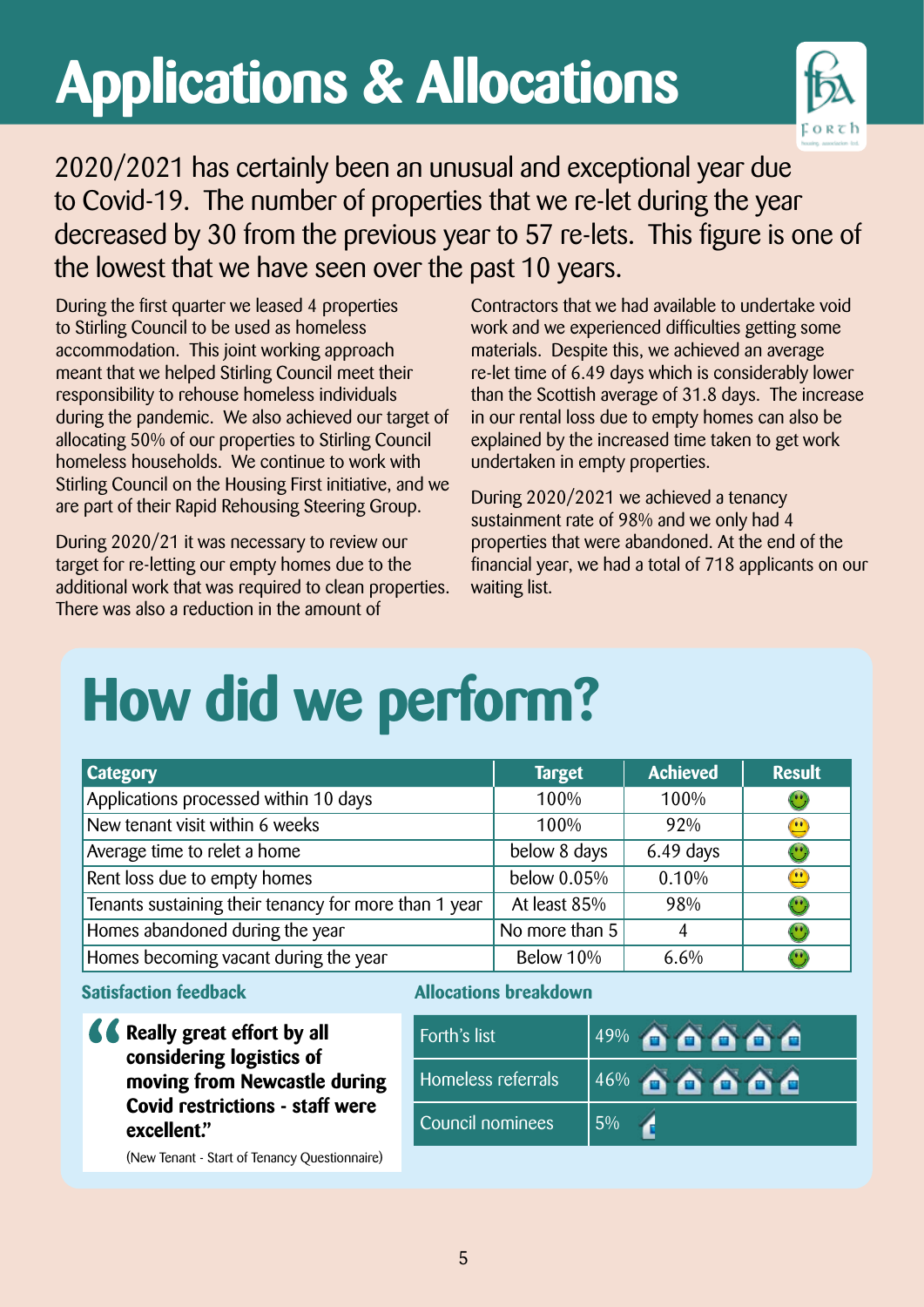# **Applications And Allocations**



## **How did we compare?**

**Average calendar days to relet a home:**

| <b>Landlord</b>                                        | <b>Forth</b> |                                                                    | <b>Rural Stirling</b> | <b>Ochil View</b> | <b>Stirling Council</b> | <b>Scottish Average</b> |
|--------------------------------------------------------|--------------|--------------------------------------------------------------------|-----------------------|-------------------|-------------------------|-------------------------|
| Days                                                   | 6.5          | $\bigodot$                                                         | 16.5                  | 55.8              | 66.8                    | 56.3                    |
| Rent lost through empty homes:                         |              |                                                                    |                       |                   |                         |                         |
| <b>Landlord</b>                                        | <b>Forth</b> |                                                                    | <b>Rural Stirling</b> | <b>Ochil View</b> | <b>Stirling Council</b> | <b>Scottish Average</b> |
| Percentage                                             | 0.1%         | $\left( \bullet \right)$                                           | $0.2\%$               | $1.2\%$           | $0.8\%$                 | 1.4%                    |
| <b>Homes becoming vacant:</b>                          |              |                                                                    |                       |                   |                         |                         |
| <b>Landlord</b>                                        | <b>Forth</b> |                                                                    | <b>Rural Stirling</b> | <b>Ochil View</b> | <b>Stirling Council</b> | <b>Scottish Average</b> |
| Percentage                                             | 6.6%         | $\left(\begin{smallmatrix} 0 & 0 \ 0 & 0 \end{smallmatrix}\right)$ | $5\%$                 | $6.9\%$           | 3.87%                   | $7.4\%$                 |
| Percentage of tenancy offers refused during the year:  |              |                                                                    |                       |                   |                         |                         |
| <b>Landlord</b>                                        | <b>Forth</b> |                                                                    | <b>Rural Stirling</b> | <b>Ochil View</b> | <b>Stirling Council</b> | <b>Scottish Average</b> |
| Satisfaction                                           | 20.9%        | $\left( \bullet\right)$                                            | 6.45%                 | 31.69%            | 52.89%                  | 31.94%                  |
| Tenants sustaining their tenancy for more than 1 year: |              |                                                                    |                       |                   |                         |                         |
| <b>Landlord</b>                                        | <b>Forth</b> |                                                                    | <b>Rural Stirling</b> | <b>Ochil View</b> | <b>Stirling Council</b> | <b>Scottish Average</b> |
| Satisfaction                                           | 87.36%       | $\bigcirc$                                                         | 98.28%                | 94.29%            | 91.69%                  | 90.89%                  |

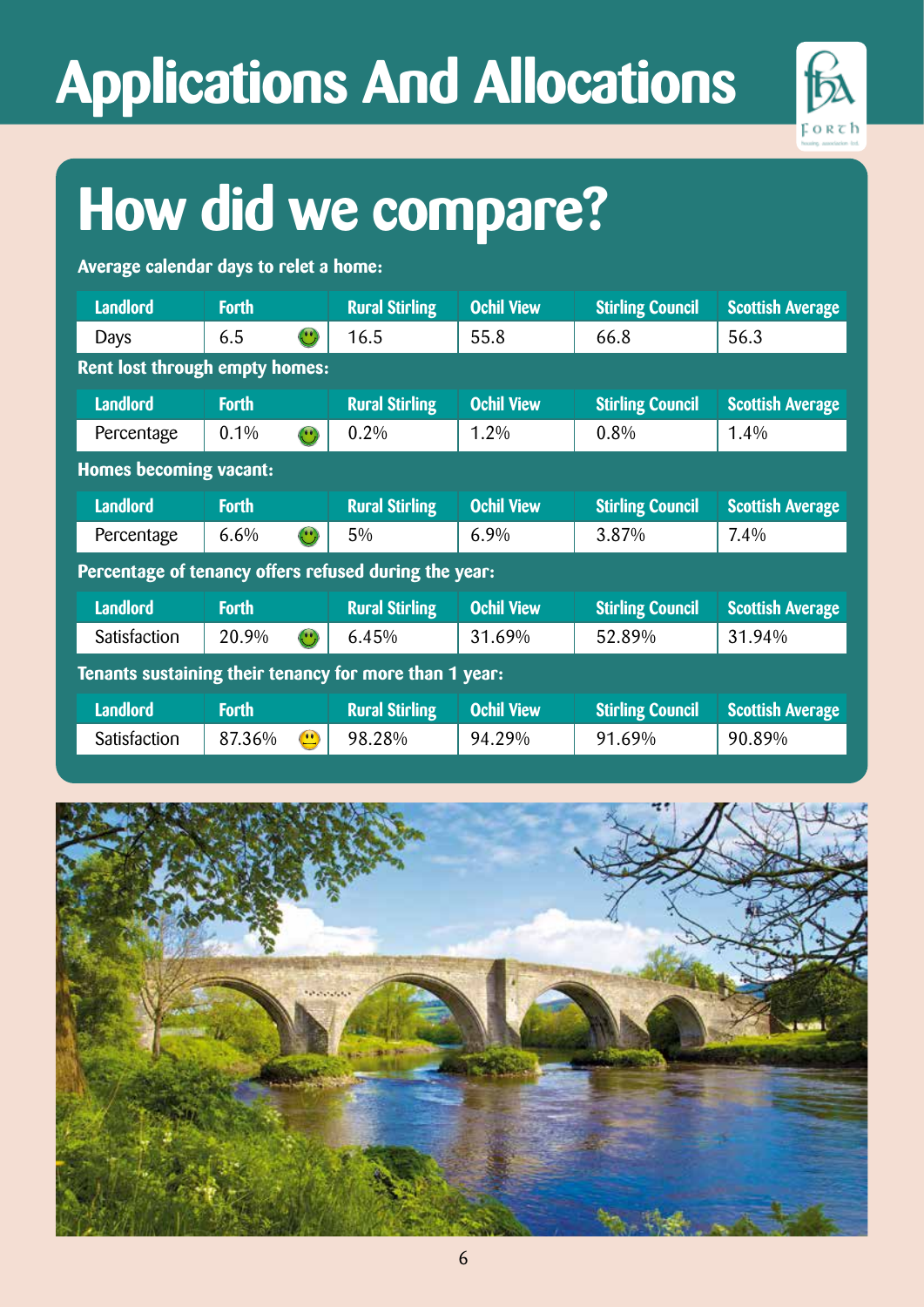# **Applications And Allocations**



### **How We Feel About Our Performance**

Our performance in 2020/2021 continues to exceed the Scottish average and we are generally performing better than our comparison group. The amount of rent lost due to empty homes has remained fairly static and we have a refusal rate which we are happy with in comparison to other landlords.

Our performance when re-letting empty homes remains amongst the best of any landlord in the country. This means that in 2020/2021 despite Covid-19 restrictions, we lost only £3,353 potential rental income because homes were lying empty. Keeping our void loss low means that we can maximise our income to invest in our homes and services.

By letting our homes quickly we are meeting housing need and maintaining our rental income.

#### **What Do We Plan To Change?**

We will continue to seek to achieve the high standards that we have set in relation to our processing of applications and our allocations.

Although development grant funding is still limited, we have been able to make the most of the funds available and also access alternative monies. We therefore intend completing 22 new homes in 2021/2022. This will be a small but welcome increase in the homes available to applicants.

We will continue to aim to visit all new tenants within 6 weeks of their tenancy starting and continue to support vulnerable households via Start-Up Stirling and other agencies. Having improved our sustainment rates over the past year we will seek to maintain this.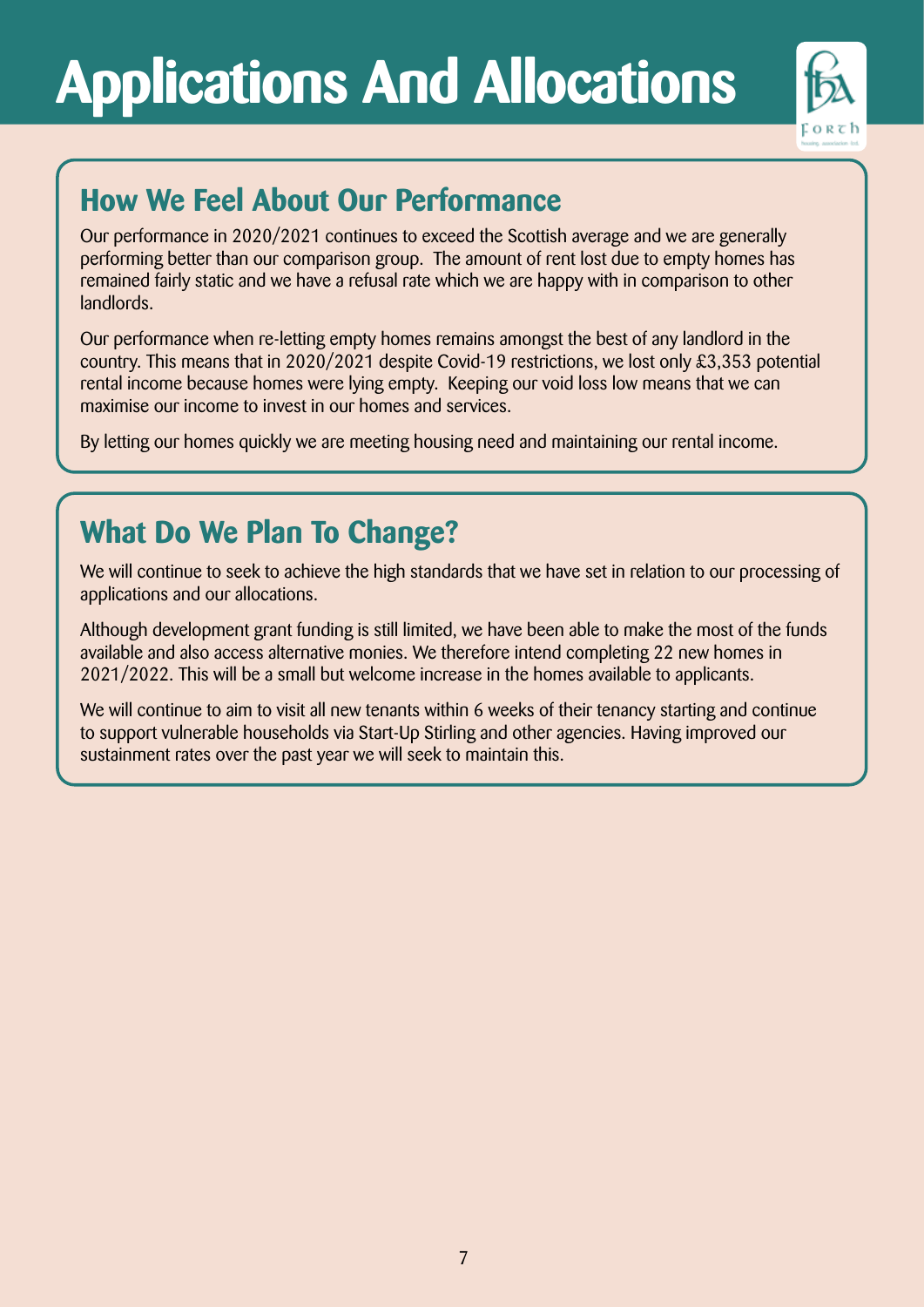# **Neighbourhood Management**



Despite there being a significant rise in the amount of anti-social behaviour cases that we have dealt with during 2020/2021, (an increase of 58 cases from the previous year) we have still achieved our targets in relation to responding to complaints and resolving them. Of the 135 complaints that we received, there was no very serious complaints logged.

We have seen an increase in low level complaints and these have been predominantly issues about noise. It seems that due to the pandemic, and the subsequent increase in the amount of people working at home, noise that individuals would not normally encounter during the day has become noticeable and a nuisance.

Aside from the anti-social behaviour issues, we are please to report that the majority of our estates have been well kept during the pandemic and individual tenants have been taking responsibility for their gardens and communal areas. We have also seen a rise in true "community spirit" during the pandemic and have received lots of reports of neighbours helping each other and looking out for each other.



Archie Bone Way, Fallin.

# **How did we perform?**

| <b>Category</b>                                   | <b>Target</b> | <b>Achieved</b> | <b>Result</b> |
|---------------------------------------------------|---------------|-----------------|---------------|
| All anti-social complaints resolved within target | 100%          | 100%            |               |
| Very serious complaints responded to within 1 day | 100%          | 100%            |               |
| Serious complaints responded to within 3 days     | 100%          | 100%            |               |
| Low level complaints responded to within 5 days   | 100%          | 100%            |               |

**Satisfaction feedback**

**44** "They do a very good job, very professional and the grass always **looks good after a cut."** Existing Tenant - Landscape Maintenance Questionnaire.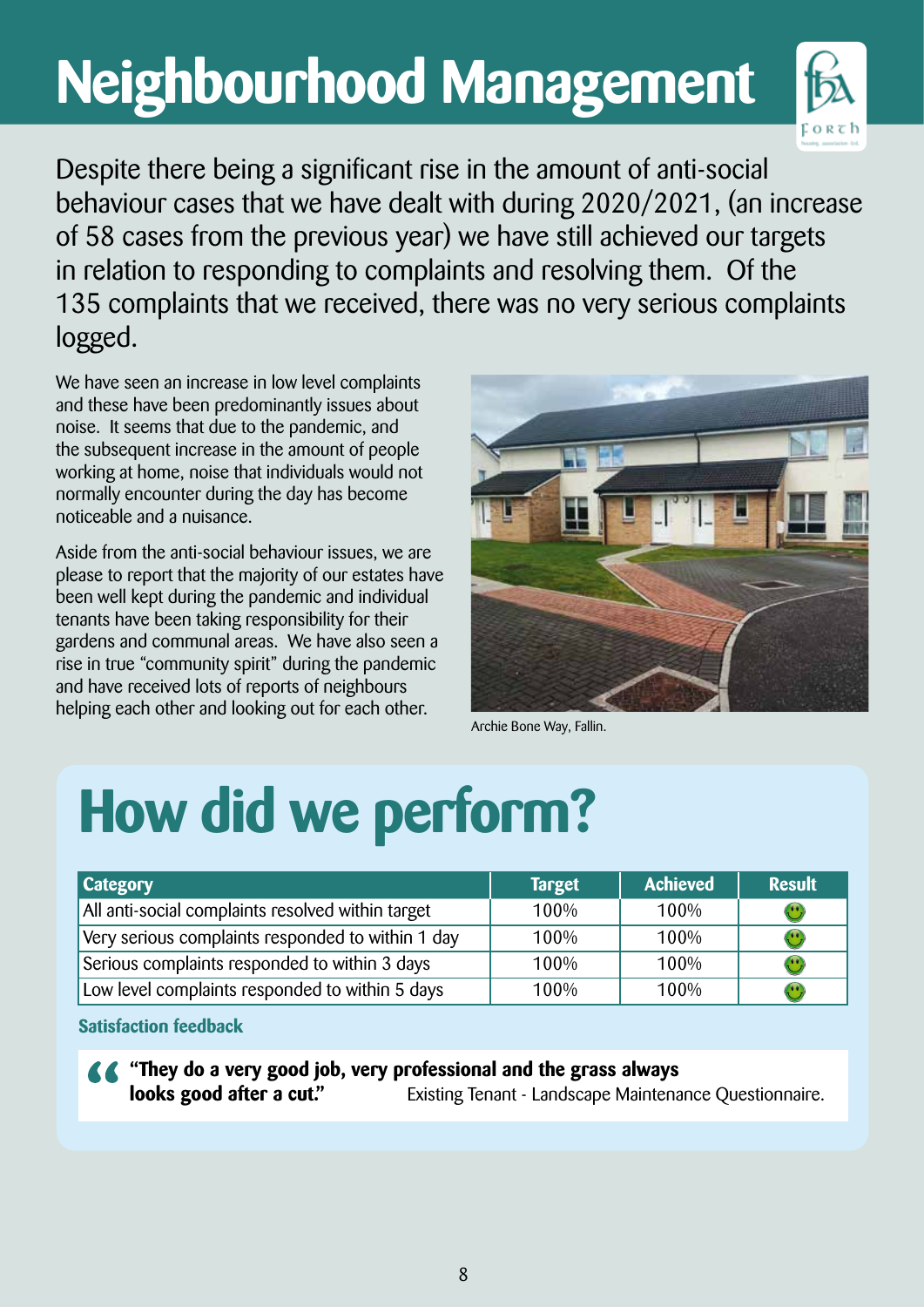# **Neighbourhood Management**



## **How did we compare?**

**Number of anti-social complaints reported per 100 homes:**

| <b>Landlord</b>                                  | <b>Forth</b>                                    |              | <b>Rural Stirling</b> | <b>Ochil View</b> | <b>Stirling Council</b> | <b>Scottish Average</b> |
|--------------------------------------------------|-------------------------------------------------|--------------|-----------------------|-------------------|-------------------------|-------------------------|
| <b>Number</b>                                    | 14.1                                            | $\bigcirc$   | 13.76                 | 33.02             | 8.05                    | 9.67                    |
|                                                  | Anti-social complaints resolved within targets: |              |                       |                   |                         |                         |
| <b>Landlord</b>                                  | <b>Forth</b>                                    |              | <b>Rural Stirling</b> | <b>Ochil View</b> | <b>Stirling Council</b> | <b>Scottish Average</b> |
| Percentage                                       | 98.36%                                          | $\bigodot$   | 95.18%                | 99.56%            | 79.01%                  | 94.4%                   |
| Tenants satisfied with neighbourhood management: |                                                 |              |                       |                   |                         |                         |
| <b>Landlord</b>                                  | <b>Forth</b>                                    |              | <b>Rural Stirling</b> | <b>Ochil View</b> | <b>Stirling Council</b> | <b>Scottish Average</b> |
| Percentage                                       | 91%                                             | $\mathbf{C}$ | 91.4%                 | 83.0%             | 84.1%                   | 86%                     |

#### **How We Feel About Our Performance**

How landlords classify anti-social complaints and the timescales set for resolution are agreed locally so direct comparisons between landlords may not be accurate.

In the past year, we have seen a slight increase in the amount of anti-social behaviour cases that we have recorded and we have also seen a slight decrease compared to the previous year in the amount of cases resolved within target. However we are resolving cases well within the Scottish average and in line with our peer group. This helps tenants to feel safe in their homes and their neighbourhood.

Tenant satisfaction with our neighbourhood management remains higher than the Scottish average and we are delighted that our contractors continue to provide us with a good service.

#### **What Do We Plan To Change?**

We see no reason to make any changes to our overall approach to neighbourhood management or anti-social behaviour and we will strive to maintain the excellent results that we have achieved in 2020/2021.

We will continue to work with other agencies such as the Police, Safer Communities team, Support Agencies and Mediators to try and achieve a quick response to anti-social behaviour, as we are aware of the impact that it can have on an individual's well-being.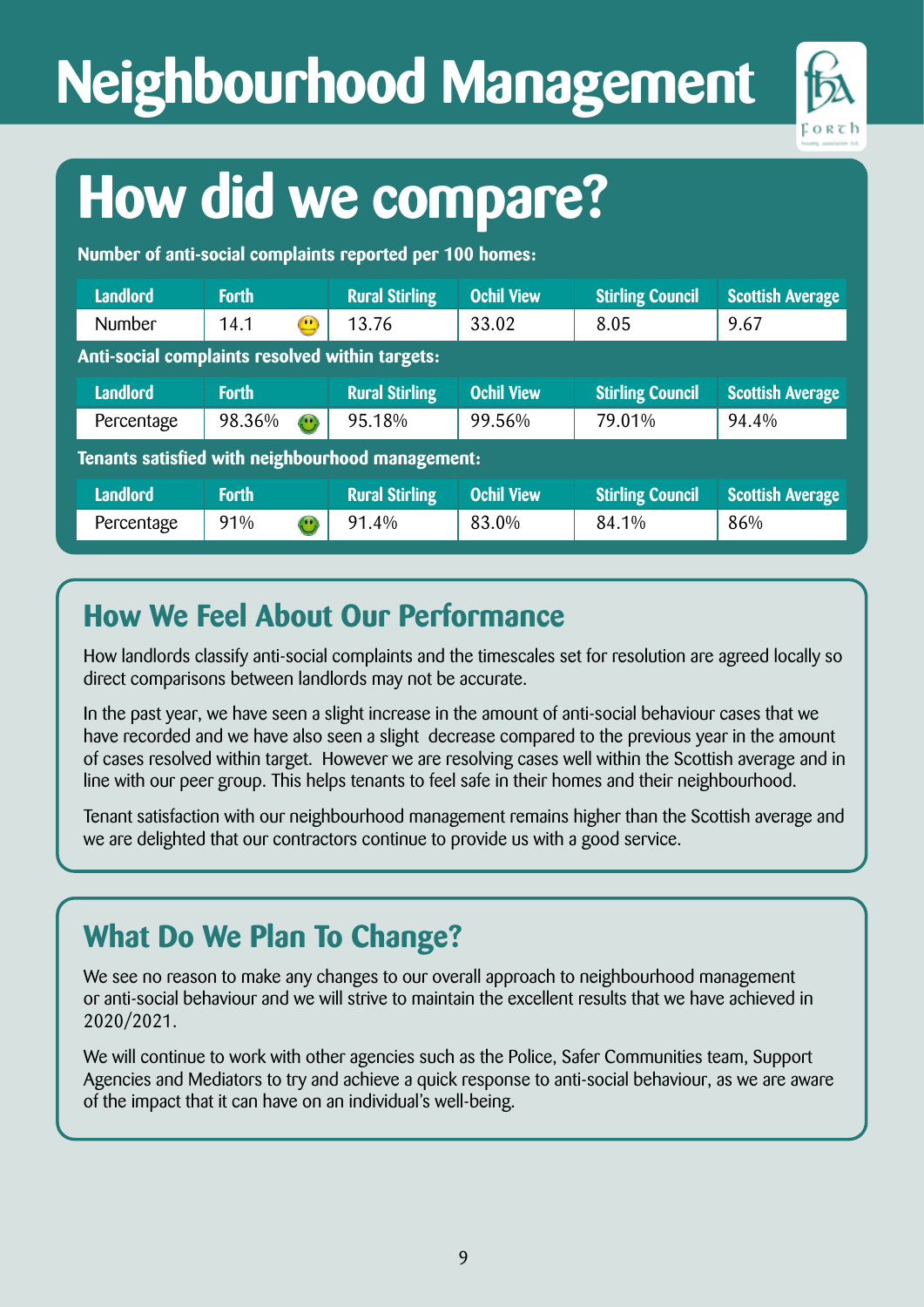### **Rents**



Despite the anticipated reduction in our rental income and a rise in our rent arrears during 2020/2021 due to the pandemic, we have ended the year in an exceptionally positive position.

We have achieved all our targets and this is a reflection of the amount of work that we have undertaken to help our tenants in arrears.

During 2020/2021 our Housing Services and Income Maximisation Officers have worked closely with our tenants to offer support when they have experienced

financial difficulties due to the pandemic. They have continued to closely monitor our arrears and make early interventions with tenants entering into arrears. We have reviewed our procedures so that we are undertaking evening visits to tenants in arrears that have difficulty making contact with us during office hours, to offer support and advice.

### **How did we perform?**

| <b>Category</b>                                                 | <b>Target</b>     | <b>Achieved</b> | <b>Result</b>                                                      |
|-----------------------------------------------------------------|-------------------|-----------------|--------------------------------------------------------------------|
| Proportion of rent collected                                    | 100%              | 101.33%         | $\bigodot$                                                         |
| Total rent arrears                                              | <b>Below 2.0%</b> | 1.61%           |                                                                    |
| Total current tenant rent arrears (including technical arrears) | <b>Below 2.6%</b> | $2.5\%$         |                                                                    |
| Arrears cases over £1000                                        | <b>Below 2.5%</b> | 1.4%            | $\left(\begin{smallmatrix} 0 & 0 \ 0 & 0 \end{smallmatrix}\right)$ |
| Percentage of tenants receiving Housing Benefit                 | N/A               | 31%             | N/A                                                                |
| Percentage of tenants receiving Universal Credit                | N/A               | 35%             | N/A                                                                |

10

**Satisfaction feedback**

#### **Staff are excellent and I can't thank you enough for helping me through a difficult time." Existing Tenant**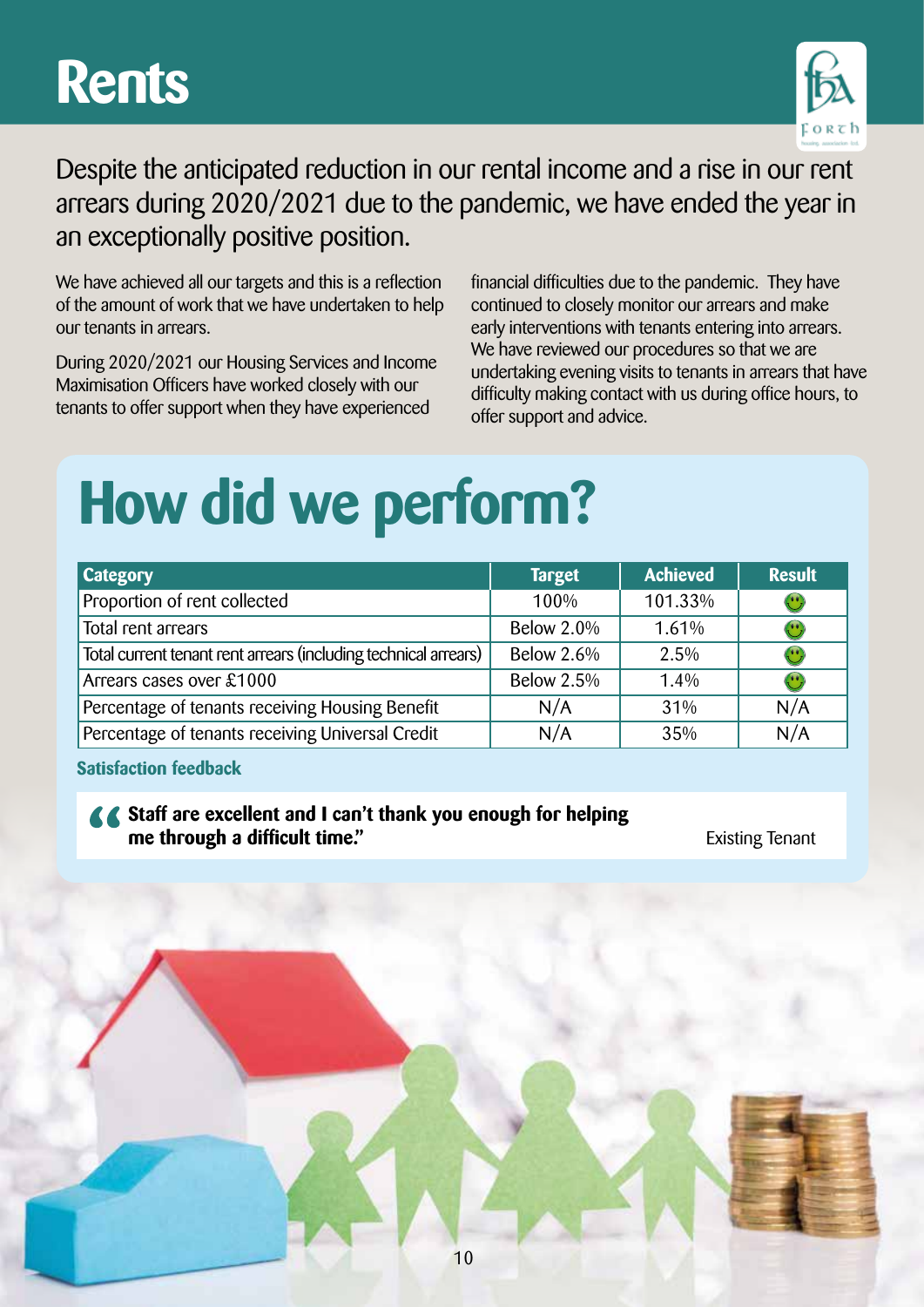## **Rent Control**



## **How did we compare?**

**Rent collected from tenants as a percentage of total due:**

| <b>Landlord</b>                                             | <b>Forth</b>               | <b>Rural Stirling</b> | <b>Ochil View</b> | <b>Stirling Council</b>                                                                          | <b>Scottish Average</b> |
|-------------------------------------------------------------|----------------------------|-----------------------|-------------------|--------------------------------------------------------------------------------------------------|-------------------------|
| Percentage                                                  | 101.33% ①                  | 99.63%                | 100.28%           | 99.19%                                                                                           | 99.06%                  |
| Gross rent arrears (all tenants) as percentage of rent due: |                            |                       |                   |                                                                                                  |                         |
| <b>Landlord</b>                                             | <b>Forth</b>               | <b>Rural Stirling</b> | <b>Ochil View</b> | <b>Stirling Council</b>                                                                          | <b>Scottish Average</b> |
| Days                                                        | 1.75%<br>$\mathbf{\Theta}$ | 2.47%                 | 4.02%             | 7.71%                                                                                            | 4.28%                   |
|                                                             |                            |                       |                   | Percentage of tenants who feel that the rent for their property represents good value for money: |                         |
| <b>Landlord</b>                                             | <b>Forth</b>               | <b>Rural Stirling</b> | <b>Ochil View</b> | <b>Stirling Council</b>                                                                          | <b>Scottish Average</b> |
| Percentage                                                  | 80.68%<br>$\bigcirc$       | 76.5%                 | 76.55%            | 84.68%                                                                                           | 82.77%                  |

#### **How We Feel About Our Performance**

In terms of our rent collection, we performed well in comparison with our group in 2020/2021 and we did have a lower level of current tenant arrears at the end of the financial year than others in the group.

The ongoing change over to Universal Credit and Welfare Benefit reform has made rent collection more difficult for us but has also motivated us to find new ways to deal with rent arrears.

We have seen a drop in the amount of tenants that feel that our rent represents good value for money but this is consistent across our comparison group, with the exception being the local council.

#### **What Do We Plan To Change?**

Our approach to rent arrears will remain consistent, in that we will continue to pursue arrears and take action quickly whilst supporting tenants in arears at the same time.

We are looking at new ways of dealing with arrears and engaging with tenants including undertaking evening visits to tenants that are not communicating with us during normal working hours.

We are seeing Universal Credit having an ever increasing impact upon our rent arrears as increasing numbers of tenants switch to this benefit. We will therefore continue to monitor the resources required to assist tenants and secure the association's income. We have recently increased the amount of resources that are dedicated to our Income Maximisation Service and we therefore expect to see improved performance in 2021/2022.

The need to control costs and maximise value for money will remain a focus for us.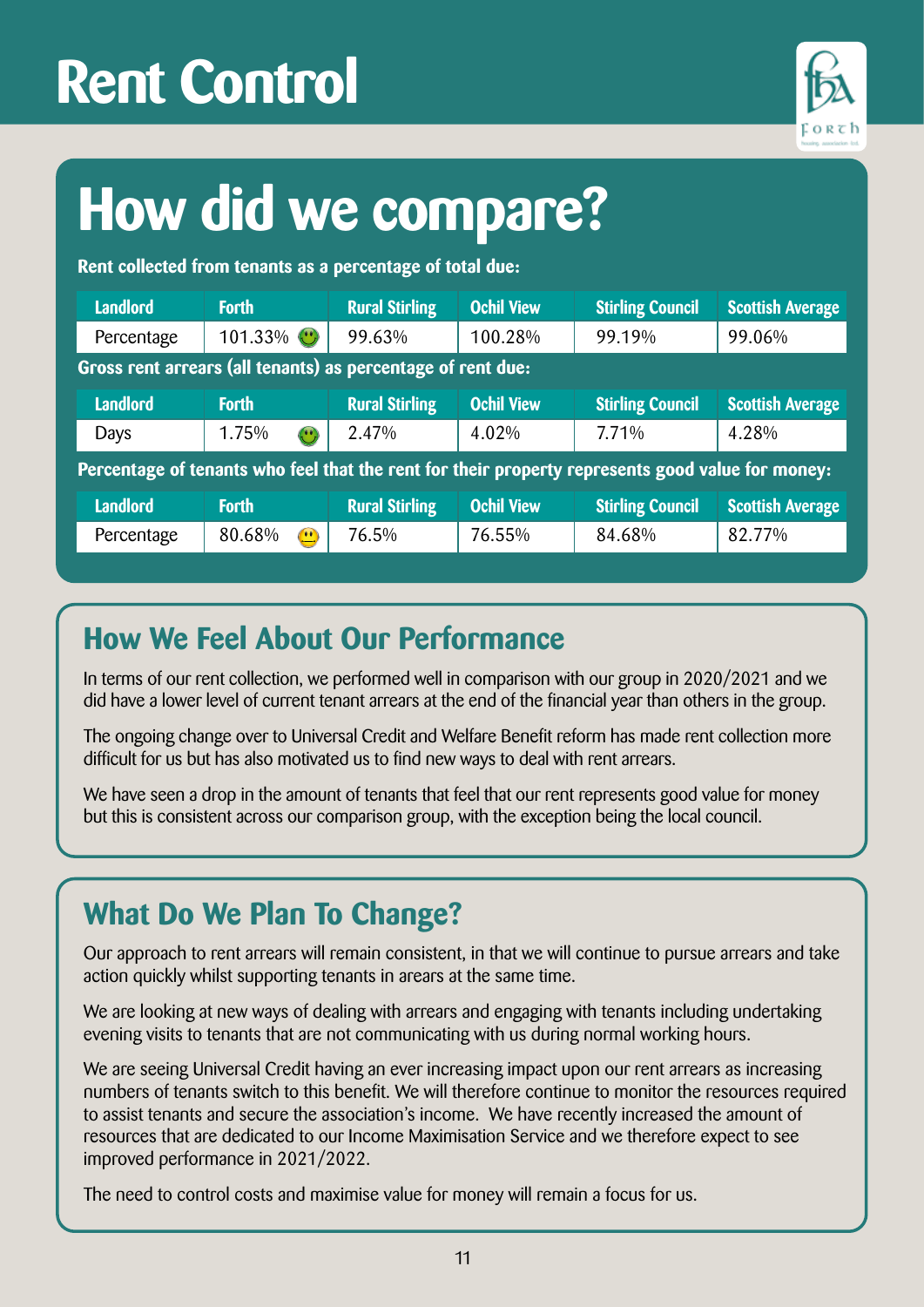## **Reactive Maintenance**



#### We are aware that most tenants consider getting their repairs done quickly and effectively as a main priority; we therefore prioritise repairs accordingly.

During 2020/21 due to Covid-19, we had to provide a reduced level of service to our tenants. We provided only an emergency repairs service to tenants during the pandemic lockdown to ensure that health and safety requirements were met and was a focal point of our service. During this period, a number of trades were unable to conduct works within tenanted properties due to government restrictions.

During 2020/2021, we carried out over 2,760 repairs. This includes works to void properties and rechargeable repair works at a cost of almost £340,000. Most repairs were carried out by small local businesses which provide our tenants with a first-rate service, which in turn maintains these Contractors with a secure income.

Our performance results for the year, 2020/21, confirm that our Contractors are attending to repairs quickly, effectively & efficiently, and at the same time completing almost all of them `Right First Time`. This keeps most of our tenants happy and inconvenience to tenants to a minimum. During the year we continued with our texting satisfaction monitoring system which provides tenants with a quick and easy method of responding. Overall satisfaction with repairs was: 98%.

# **How did we perform?**

| <b>Category</b>                                | <b>Target</b> | <b>Achieved</b> | <b>Result</b>                  |
|------------------------------------------------|---------------|-----------------|--------------------------------|
| Average time to complete emergency repairs     | Under 4 hours | 2.2 hours       | $\langle \cdot, \cdot \rangle$ |
| Average time to complete non-emergency repairs | Under 7 days  | 3.7 days        | u n                            |
| Percentage of works completed right first time | At least 95%  | 99.9%           |                                |

#### **Satisfaction feedback**

**Appreciate the swift organisation of the repair. Gas engineer was conscientious and hard working to get the repair carried as soon as possible."** Tenant regarding gas repair.

**Thank you for arranging the plumber who arrived and diagnosed the fault. Repair was carried promptly and was kept informed at every step of the repair."**  Tenant regarding plumbing fault.

#### **Breakdown by trade Breakdown by trade**

| Joiner             | $24.4\%$ $\bullet$ $\bullet$ $\bullet$ |
|--------------------|----------------------------------------|
| <b>Electrician</b> | $15\%$ ald                             |
| <b>Roofing</b>     | $1.\overline{3\%}$ 1                   |
| Painter            | 3%                                     |

| Plumber            | $21.5\%$ $\bullet$ $\bullet$ 1         |
|--------------------|----------------------------------------|
| <b>Gas Repairs</b> | $25.9\%$ $\bullet$ $\bullet$ $\bullet$ |
| Sundry trades      | 9%                                     |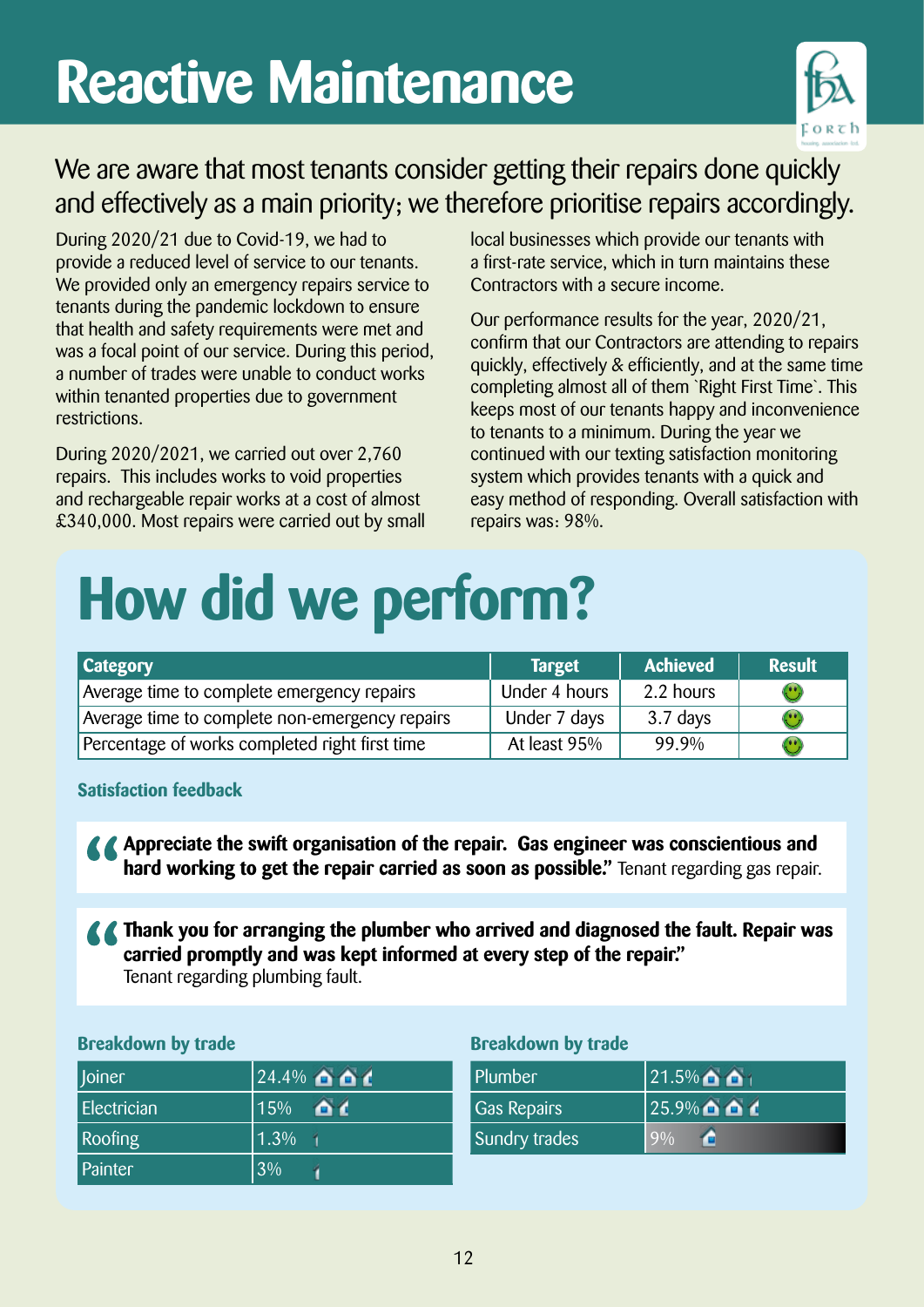## **Reactive Maintenance**



## **How did we compare?**

**Average length of time taken (hours) to complete emergency repairs:**

| <b>Landlord</b>                                                        | <b>Forth</b>                         | <b>Rural Stirling</b> | <b>Ochil View</b> | <b>Stirling Council</b> | <b>Scottish Average</b> |  |  |
|------------------------------------------------------------------------|--------------------------------------|-----------------------|-------------------|-------------------------|-------------------------|--|--|
| <b>Hours</b>                                                           | $\left( \ ^{\bullet }\right)$<br>2.2 | 2.98                  | 1.53              | 8.14                    | 4.22                    |  |  |
| Average length of time taken (days) to complete non-emergency repairs: |                                      |                       |                   |                         |                         |  |  |
| <b>Landlord</b>                                                        | <b>Forth</b>                         | <b>Rural Stirling</b> | <b>Ochil View</b> | <b>Stirling Council</b> | <b>Scottish Average</b> |  |  |
| Days                                                                   | 3.65<br>$(\cdot)$                    | 5.61                  | 5.74              | 3.16                    | 6.74                    |  |  |
| Percentage of repairs carried out right first time:                    |                                      |                       |                   |                         |                         |  |  |
| <b>Landlord</b>                                                        | <b>Forth</b>                         | <b>Rural Stirling</b> | <b>Ochil View</b> | <b>Stirling Council</b> | <b>Scottish Average</b> |  |  |
| Percentage                                                             | 99.01%<br>$\left( \bullet \right)$   | 87.73%                | 89.74%            | 95.23%                  | 91.46%                  |  |  |
| Percentage of tenants satisfied with repairs in last 12 months:        |                                      |                       |                   |                         |                         |  |  |
| <b>Landlord</b>                                                        | <b>Forth</b>                         | <b>Rural Stirling</b> | <b>Ochil View</b> | <b>Stirling Council</b> | <b>Scottish Average</b> |  |  |
| Percentage                                                             | 98.47%<br>$\left( \bullet \right)$   | 82.6%                 | 98.6%             | 90.66%                  | 90.05%                  |  |  |

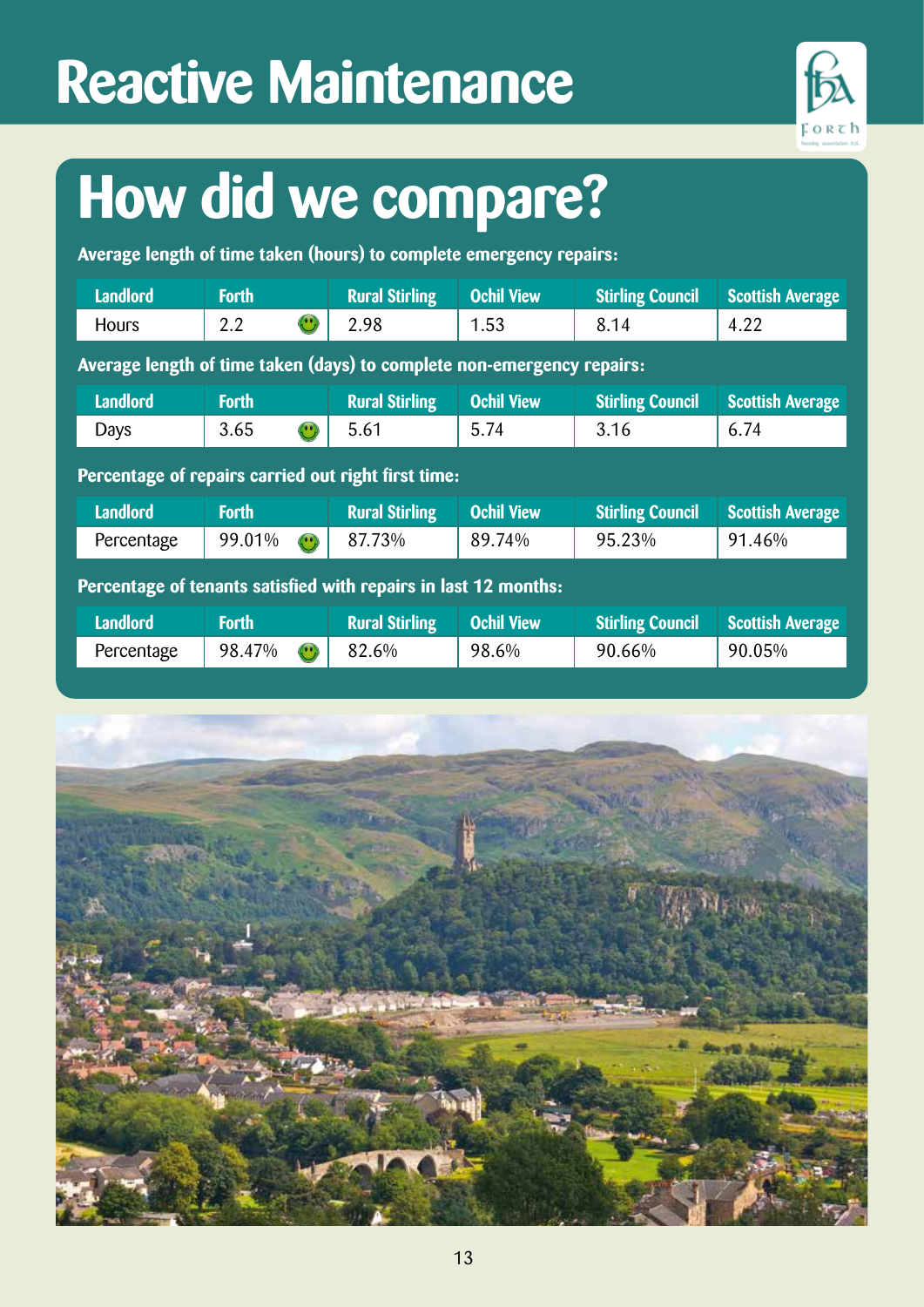## **Reactive Maintenance**



#### **How We Feel About Our Performance**

Our performance across all the repair categories has maintained at a high level over the past year even throughout the Covid-19 pandemic. We are consistently performing as one of the best 4 landlords and well above the national average. We have maintained strong repairs figures even during several lockdowns, ensuring that Forth and the tenants are a receiving value for money service. This is very pleasing and yet again shows that the contractors that we work with provide ourselves and our tenants with a very good service.

#### **What Do We Plan To Change?**

With the level of service that we have received through the global pandemic and restrictions that we have had in place, we feel that due to the level of service that we see no reason to change the way deliver the reactive maintenance during 2021/22. We are looking to build and enhance on the performances and level of service that have already achieved.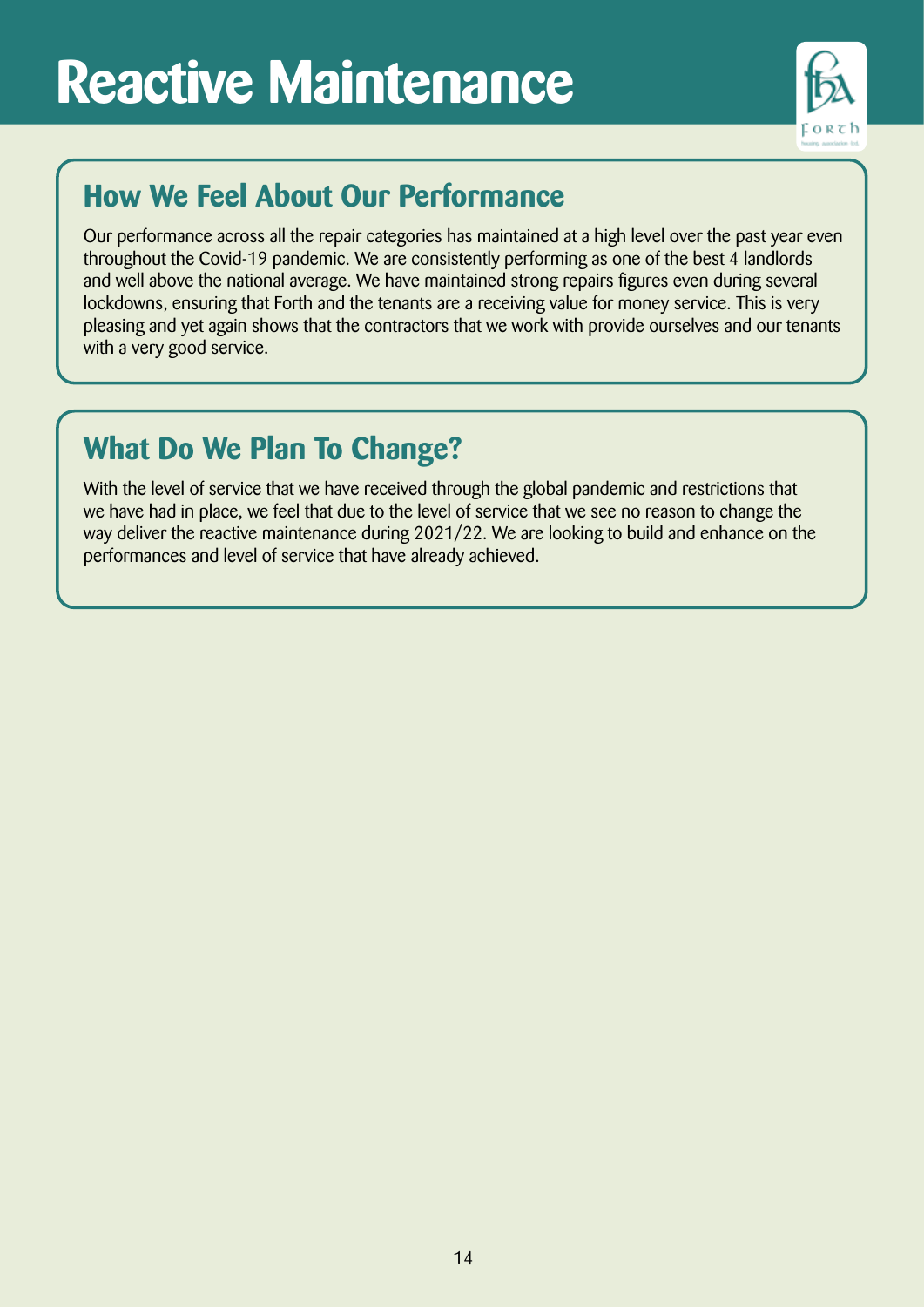## **Planned Works**



Our planned investment works during 2020/21 included making our properties compliant with new fire detection requirements ahead of schedule and undertaking work to continue to ensure that our stock remains modern and compliant. We monitor our properties in terms of regulations and maintenance to ensure they are up to date and well maintained.

Replacement and upgrade work was undertaken as follows:

- Kitchen replacements to 3 developments
- Gas boiler replacement to 3 developments
- Fencing replacement to 1 development
- Painter work to 3 developments
- Fire detection upgrades
- Gas safety checks
- Electrical safety checks to various properties
- New bathrooms were due to be installed in 2 developments but these were postponed to 2021 due to Covid-19 restrictions

We have achieved 100% of gas safety checks to our properties within the required timescales, which is satisfying due to the Covid-19 circumstances.

A small number of properties fail to meet EESSH (Energy Efficiency Standard for Social Housing) due to having existing electric heating systems as the current tenants do not want gas central heating. We are looking at new types of heating systems that are emerging on the market as alternatives to gas central heating.



# **How did we perform?**

| <b>Category</b>                                                   |      | Target   Achieved   Result |              |
|-------------------------------------------------------------------|------|----------------------------|--------------|
| Percentage of gas safety checks completed before anniversary date | 100% | 100%                       | $\mathbf{C}$ |
| Percentage of stock meeting SHQS standard                         | 100% | 98.73%                     | $\mathbf{C}$ |
| Percentage of stock meeting EESSH                                 | 100% | 99.5%                      | $\mathbf{C}$ |

**Satisfaction feedback**

#### **Very professional, polite etc."**

Tenant commenting on contractors who carried out boiler replacement.

**All workers were great – quick professional and tidy."**

Tenant commenting on kitchen replacement contractors.